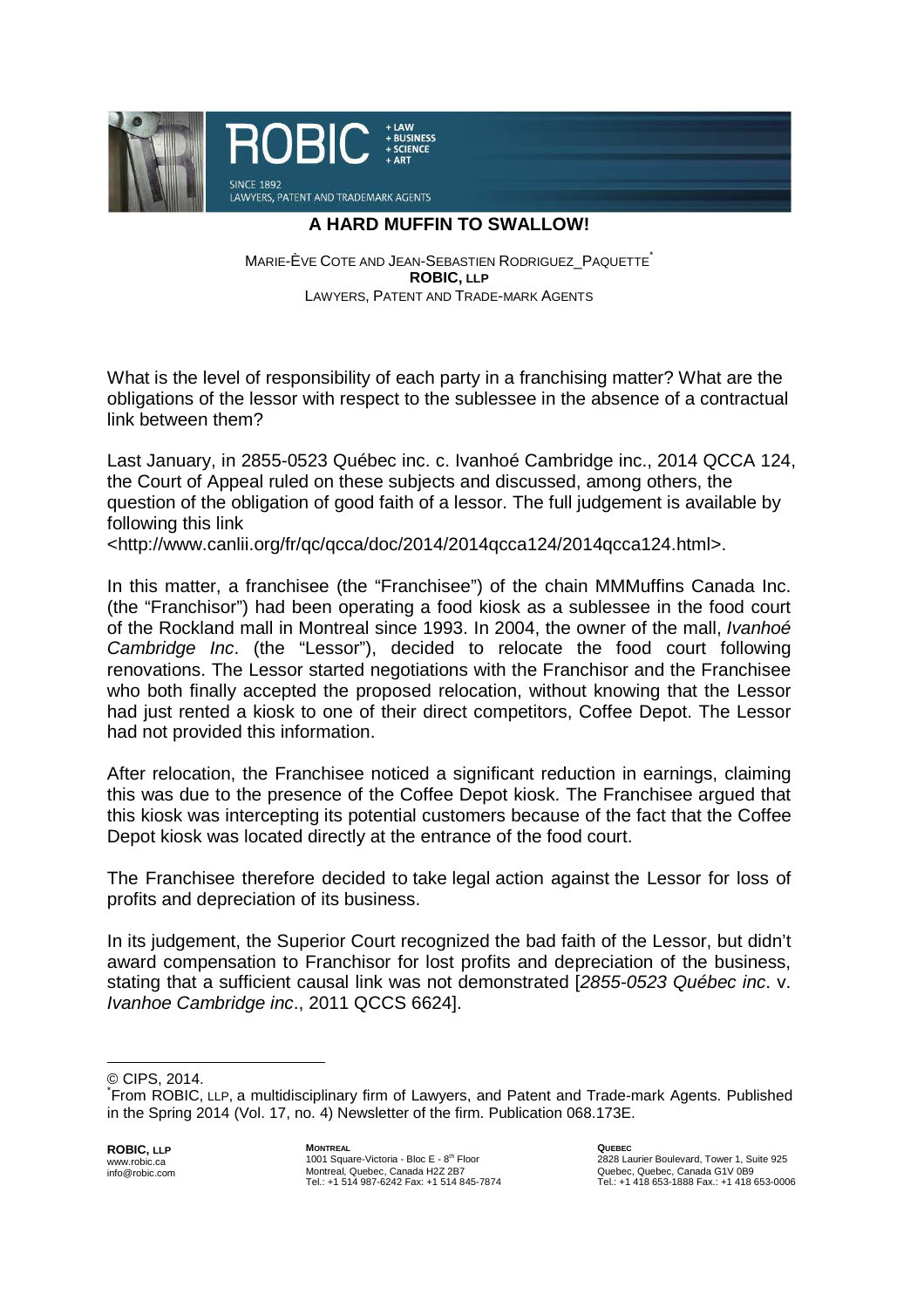The Court of Appeal confirmed the initial judgement and took the opportunity to clarify certain important notions, notably the obligation of good faith [2855-0523 Québec inc. v. Ivanhoe Cambridge inc., 2014 QCCA 124].

Due to the absence of a contract binding the Franchisee and the Lessor, the Lessor alleged that it had no obligation of good faith towards the Franchisee.

The Court of Appeal rejected this argument and stated that, even in the absence of an exclusivity clause or a contractual link, the Lessor must exercise its rights while respecting its obligation of good faith.

However, the court rejected Franchisee's argument that the location of Coffee Depot's kiosk constituted unfair competition. Indeed, the court reminded the parties that the Lessor has the right to use its space as it wishes, as long as it does not abuse of its right. Therefore, the Lessor had the obligation to inform the Franchisee of the fact that a direct competitor would occupy the kiosk located at the entrance of the food court. This would not however prevent the Lessor from actually renting the location to the competitor.

We learn from this case that, in a franchising matter, a lessor has several obligations towards a sublessee, even if no contract binds them. The lessor has to prove good faith and can be found liable of damages caused to a sublessee by its fault, even without a direct contractual obligation. It is also prudent for a franchisor to ensure the welfare of its franchisees. This is a matter that our courts are being asked to consider more frequently.



**ROBIC, LLP** www.robic.ca info@robic.com **MONTREAL** 1001 Square-Victoria - Bloc E - 8<sup>th</sup> Floor Montreal, Quebec, Canada H2Z 2B7 Tel.: +1 514 987-6242 Fax: +1 514 845-7874 **QUEBEC**  2828 Laurier Boulevard, Tower 1, Suite 925 Quebec, Quebec, Canada G1V 0B9 Tel.: +1 418 653-1888 Fax.: +1 418 653-0006